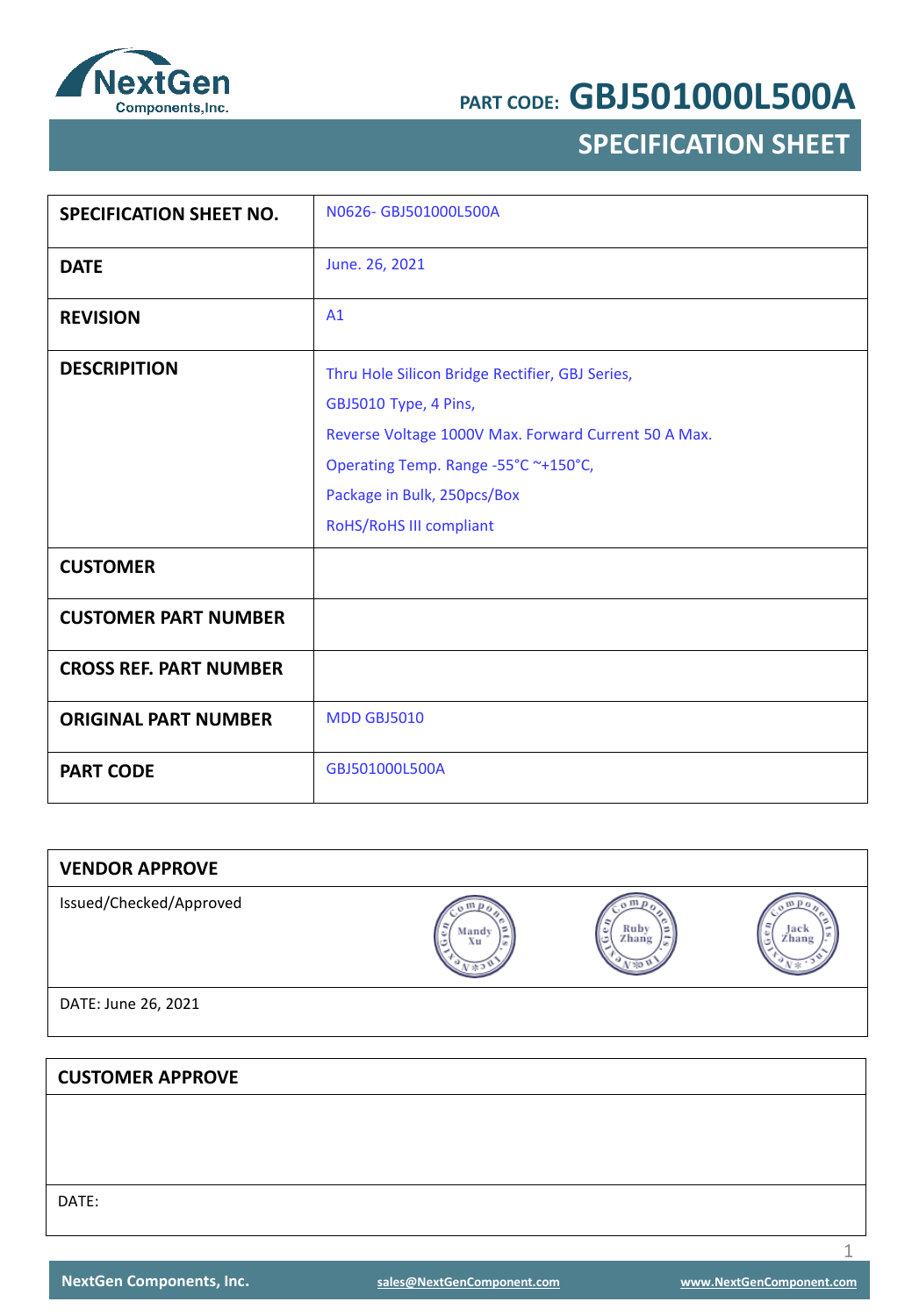

### **THRU HOLE BRIDGE RECTIFER GBJ SERIES**

#### **MAIN FEATURE**

- The technique plastic material has Underwrite Laboratory Flammability Classification 94V-0
- Rating to 1000V PRV
- Reliable low cost construction utilizing molded plastic
- Low forward voltage drop
- High current capability

#### **APPLICATION**

• For printed circuit board

#### **PART CODE GUIDE**

| <b>Request For Quotation</b> |
|------------------------------|

| GBJ | 501000 | <b>500A</b> |
|-----|--------|-------------|
|     |        |             |

1) **GBJ**: Thru Hole Silicon Bridge Rectifier, GBJ Series, 4 Pins

2) **501000**: Type code for original part number GBJ5010

3) **L**: Package code, In Bulk, 250pcs/Box.

4) **500A:** Specification code for Reverse Voltage 1000V Max. Forward Current 50 A Max

#### **MORE ITEMS AVAILABLE**

| GBJ150050L1505  | GBJ150100L5010 | GBJ150200L1520 | GBJ150400L1540 | GBJ150600L1560 |
|-----------------|----------------|----------------|----------------|----------------|
| GBJ150800L1580  | GBJ151000L150A |                |                |                |
| GBJ2500050L2505 | GBJ250100L2510 | GBJ250200L2520 | GBJ250400L2540 | GBJ250600L2560 |
| GBJ250800L2580  | GBJ251000L250A |                |                |                |
| GBJ350050L3505  | GBJ350100L3510 | GBJ350200L3520 | GBJ350400L3540 | GBJ350600L3560 |
| GBJ350800L3580  | GBJ351000L350A |                |                |                |
| GBJ500050L5005  | GBJ500100L5010 | GBJ500200L5020 | GBJ500400L5040 | GBJ500600L5060 |
| GBJ500800L5080  | GBJ501000L500A |                |                |                |

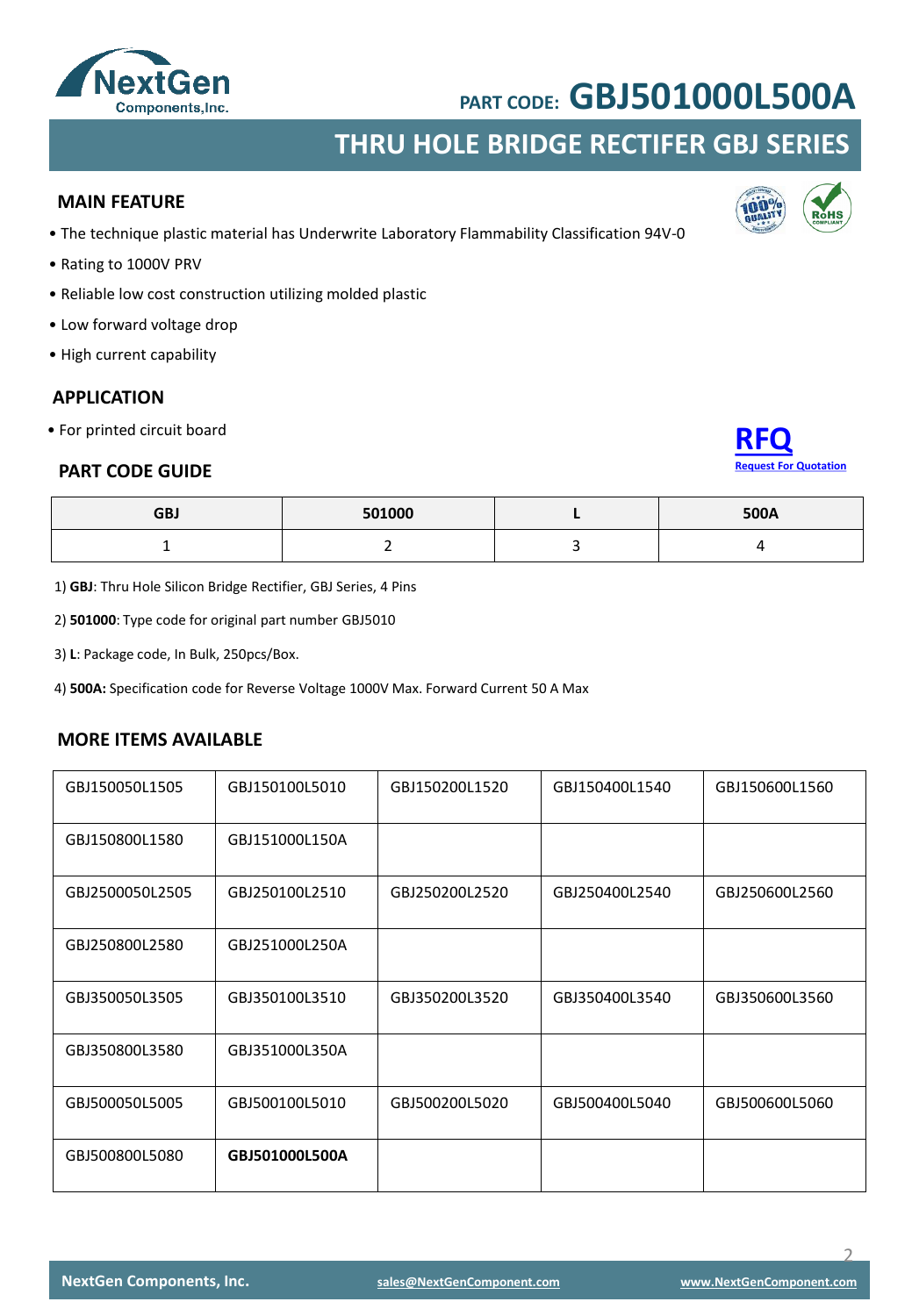

**THRU HOLE BRIDGE RECTIFER GBJ SERIES**

### **DIMENSION (Unit: Inch/mm)**

**Image for reference**



**Marking: GBJ5010**



**GBJ**



 $\overline{a}$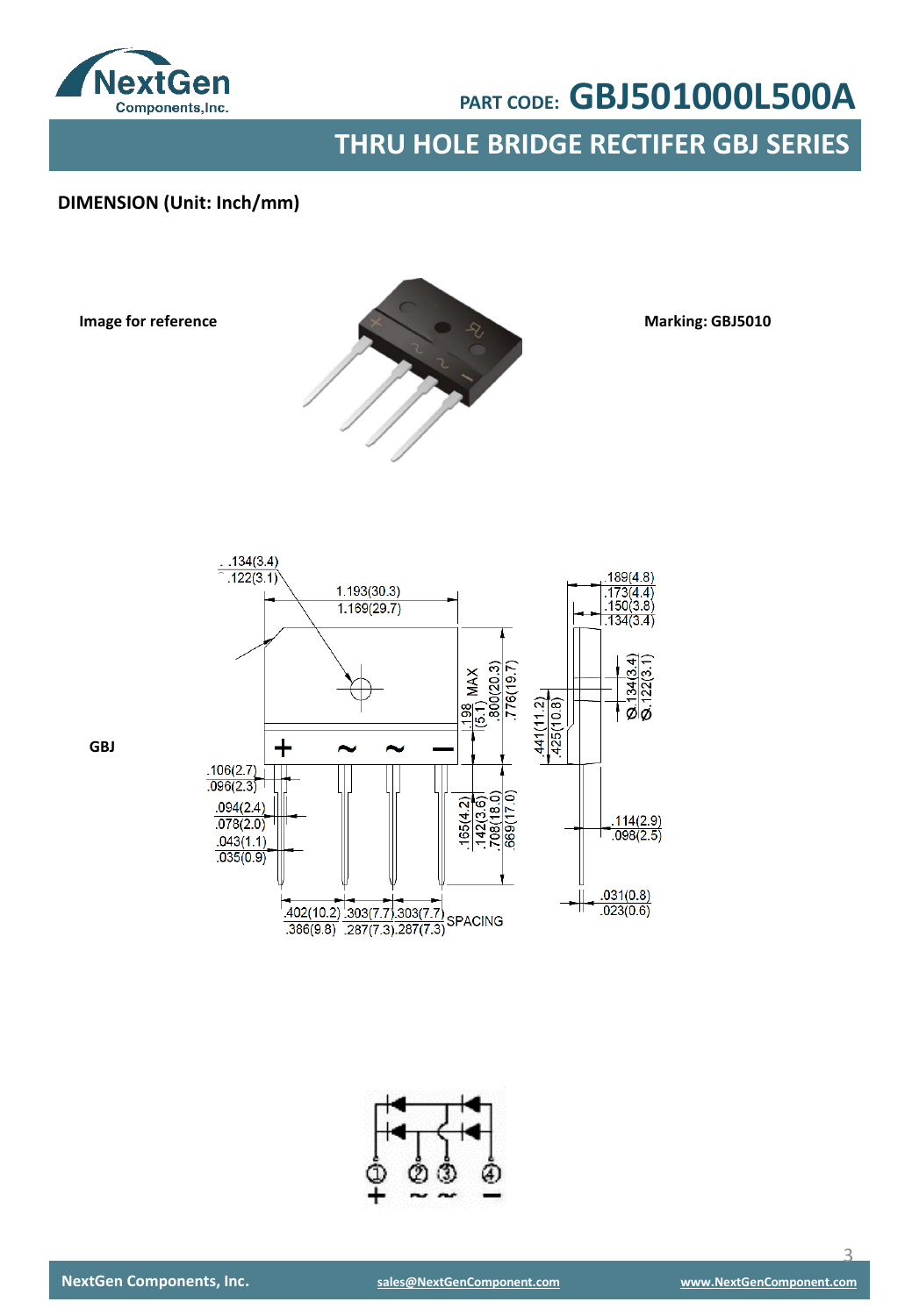

### **SMD SCHOTTKY BARRIER RECTIFER SMD GENERAL RECTIFER THRU HOLE BRIDGE RECTIFER GBJ SERIES**

#### **MECHANICAL DATA**

| Case                             | <b>Terminals</b>                                                | <b>Polarity</b>                    | <b>Mounting</b><br><b>Position</b> | Weight<br>per piece      |
|----------------------------------|-----------------------------------------------------------------|------------------------------------|------------------------------------|--------------------------|
| JEDEC GBJ molded<br>plastic body | Solder plated,<br>Solderable per<br>MIL-STD-750,<br>Method 2026 | Polarity symbol<br>marking on body | Any                                | $\overline{\phantom{0}}$ |

#### **MAX. RATING & CHARACTERISTICS**

| Parameter                                                                                              |                     | <b>SYMBOLS</b>  | <b>VALUE</b> |         |        | <b>UNITS</b>   |
|--------------------------------------------------------------------------------------------------------|---------------------|-----------------|--------------|---------|--------|----------------|
|                                                                                                        |                     |                 | Min.         | Typical | Max.   |                |
| Repetitive peak reverse voltage                                                                        |                     | <b>V</b> RRM    |              |         | 1000   | Volts          |
| <b>RMS voltage</b>                                                                                     |                     | V RMS           |              |         | 700    | Volts          |
| DC blocking voltage                                                                                    |                     | V <sub>DC</sub> |              |         | 1000   | Volts          |
| Average forward rectified current at Tc= 100°C<br>(see Note 3) without heatsink                        |                     | I AV            |              |         | 50     | A              |
| Peak forward surge current 8.3ms single half<br>sine-wave superimposed on rated load<br>(JEDEC Method) |                     | I FSM           |              | 400     |        | A              |
| Rating for Fusing (t<8.3ms)                                                                            |                     | $l^2t$          |              | 510     |        | $A^2S$         |
| Forward voltage drop per bridge element at 25A                                                         |                     | V <sub>F</sub>  |              |         | 1.1    | Volts          |
| DC reverse current at rated DC                                                                         | $TA = 25^{\circ}C$  | $\overline{R}$  |              |         | 10     | μA             |
| blocking voltage                                                                                       | $TA = 125^{\circ}C$ |                 |              |         | 0.5    | m <sub>A</sub> |
| <b>Thermal capacitance</b>                                                                             |                     | $C_{J}$         |              | 85      |        | pF             |
| <b>Thermal resistance (Note 3)</b>                                                                     |                     | R QJA           |              | 0.6     |        | °C/W           |
| Operating junction temperature range                                                                   |                     | TJ.             | $-55$        |         | $+150$ |                |
| Storage temperature range                                                                              |                     | T STG           | $-55$        |         | $+150$ | °C             |

Note

1. Ratings at 25 C ambient temperature unless otherwise specified. Single phase half-wave 60Hz, resistive or inductive load, for capacitive load current derate by 20%.

- 2. Measured at 1MHz and applied reverse voltage of 4.0V D.C.
- 3. Device mounted on 75\*75\*1.6mm cooper pads
- 4. The typical data above is for reference only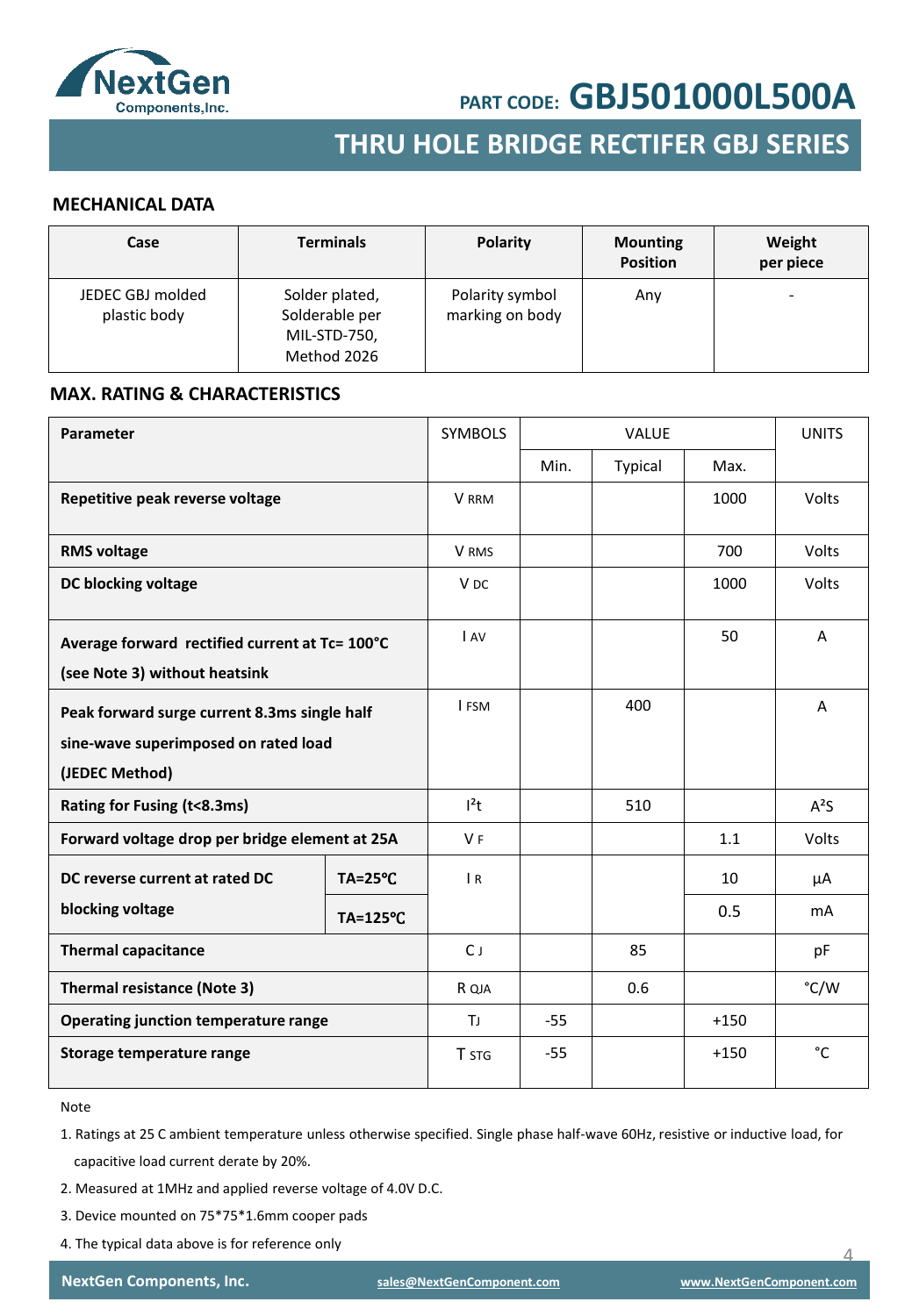

## **SMD GENERAL RECTIFER THRU HOLE BRIDGE RECTIFER GBJ SERIES**

### **RELIABILITY**

| <b>Number</b>  | <b>Experiment Items</b>                      | <b>Experiment Method And Conditions</b>                                                                        | Reference<br><b>Documents</b>  |
|----------------|----------------------------------------------|----------------------------------------------------------------------------------------------------------------|--------------------------------|
| $\mathbf{1}$   | Solder Resistance Test                       | Test 260°C± 5°C for 10 ± 2 sec.<br>Immerse body into solder 1/16" ± 1/32"                                      | MIL-STD-750D<br>METHOD-2031.2  |
| $\overline{2}$ | Solderability Test                           | 230°C ±5°C for 5 sec.                                                                                          | MIL-STD-750D<br>METHOD-2026.10 |
| 3              | <b>Pull Test</b>                             | 1 kg in axial lead direction for 10 sec.                                                                       | MIL-STD-750D<br>METHOD-2036.4  |
| 4              | <b>Bend Test</b>                             | 0.5Kg Weight Applied To Each Lead,<br>Bending Arcs 90 °C ± 5 °C For 3 Times                                    | MIL-STD-750D<br>METHOD-2036.4  |
| 5              | High Temperature Reverse<br><b>Bias Test</b> | TA=100°C for 1000 Hours at VR=80%<br>Rated VR                                                                  | MIL-STD-750D<br>METHOD-1038.4  |
| 6              | Forward Operation Life Test                  | TA=25°C Rated Average Rectified<br>Current                                                                     | MIL-STD-750D<br>METHOD-1027.3  |
| $\overline{7}$ | Intermittent Operation Life<br>Test          | On state: 5 min with rated IRMS Power<br>Off state: 5 min with Cool Forced Air.<br>On and off for 1000 cycles. | MIL-STD-750D<br>METHOD-1036.3  |
| 8              | Pressure Cooker Test                         | 15 PSIG, TA=121°C, 4 hours                                                                                     | MIL-S-19500<br>APPENOIXC       |
| 9              | <b>Temperature Cycling Test</b>              | -55°C~+125°C; 30 Minutes For Dwelled<br>Time 5 minutes for transferred time.<br>Total: 10 cycles.              | MIL-STD-750D<br>METHOD-1051.7  |
| 10             | <b>Thermal Shock Test</b>                    | 0°C for 5 minutes., 100°C for 5 minutes,<br>Total: 10 cycles                                                   | MIL-STD-750D<br>METHOD-1056.7  |
| 11             | <b>Forward Surge Test</b>                    | 8.3ms Single Sale Sine-wave One Surge.                                                                         | MIL-STD-750D<br>METHOD-4066.4  |
| 12             | <b>Humidity Test</b>                         | TA=65°C, RH=98% for 1000 hours.                                                                                | MIL-STD-750D<br>METHOD-1021.3  |
| 13             | High Temperature Storage<br>life Test        | 150°C for 1000 Hours                                                                                           | MIL-STD-750D<br>METHOD-1031.5  |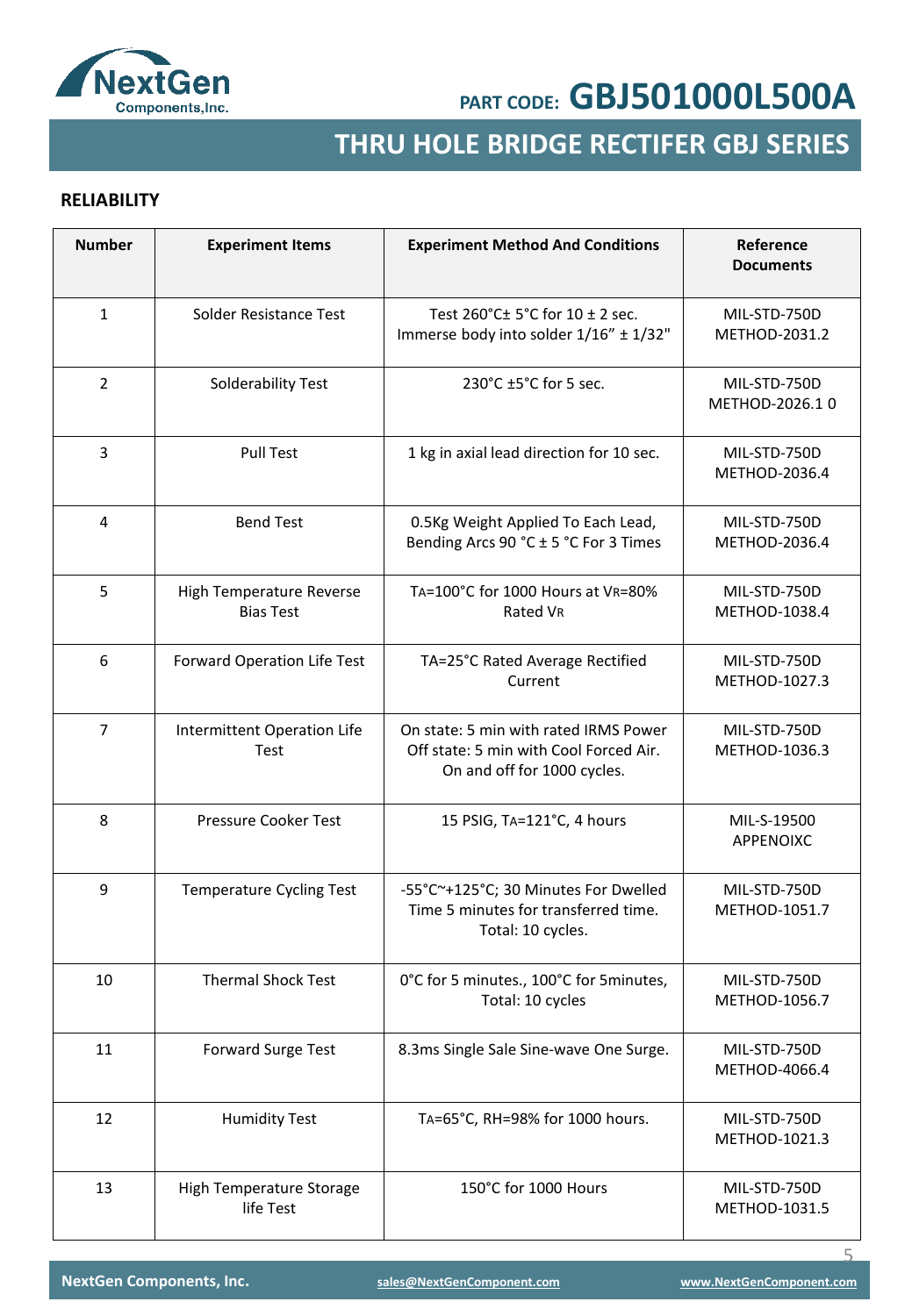

**THRU HOLE BRIDGE RECTIFER GBJ SERIES**

### **RATINGS AND CHARACTERISTIC CURVES (For Reference Only)**



#### FIG 3-TYPICAL REVERSE CHARACTERISTICS



FIG.2-MAXMUN NON-REPETITIVE SURGE CURRENT 400 PEAK FORWARD SURGE CURRENT,<br>AMPERES 350 300 250  $TJ = 150^{\circ}$ SINGLE -SINE-WAVE (JEDEC METHOD) 200 150 100 50  $\mathsf{O}\xspace$ 1  $\overline{2}$  $10$ 20 50 100 5 NUMBER OF CYCLES AT 60Hz

FIG.4-TYPICAL FORWARD CHARACTERISTICS